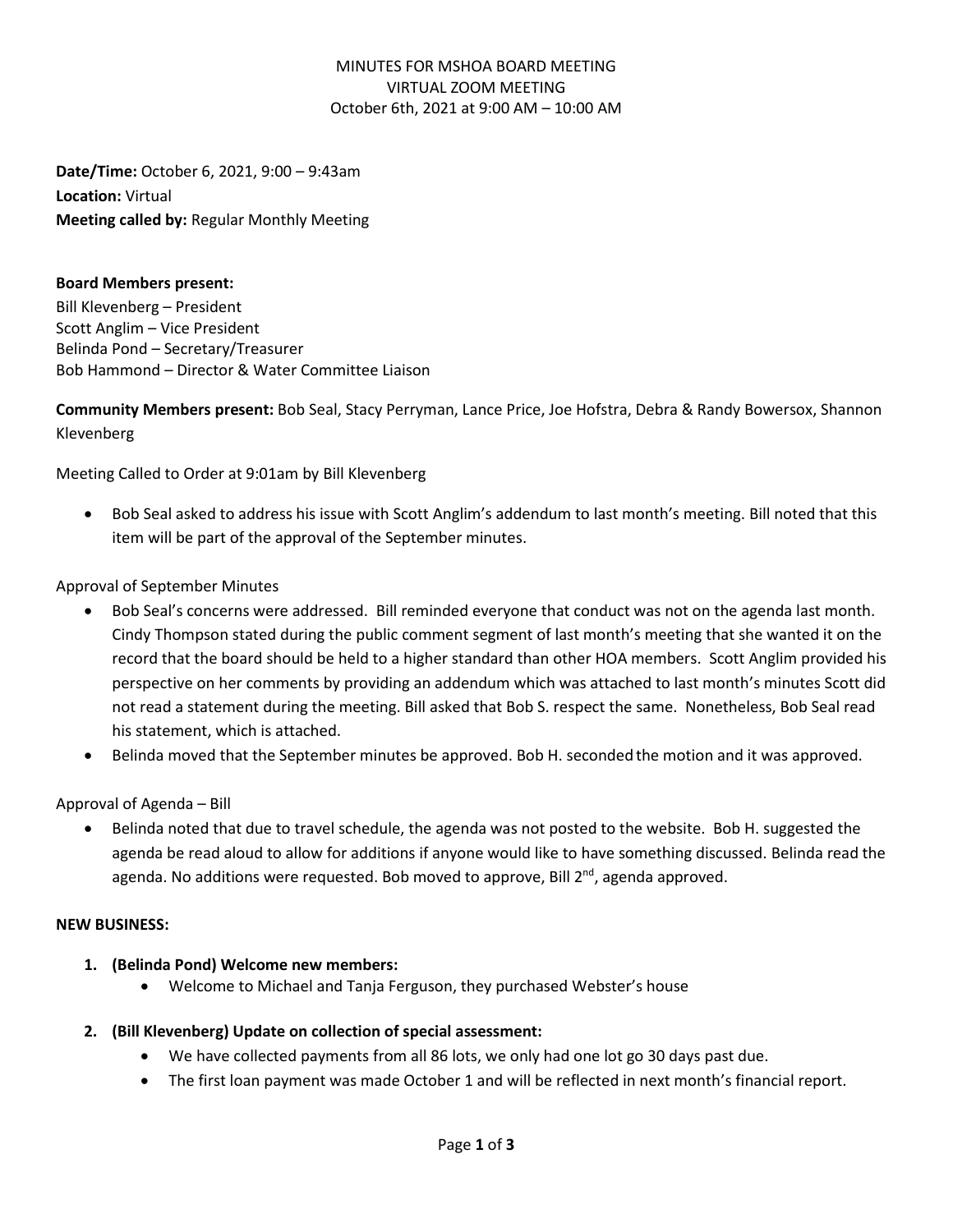### MINUTES FOR MSHOA BOARD MEETING VIRTUAL ZOOM MEETING October 6th, 2021 at 9:00 AM – 10:00 AM

- Bob H. requested that in May/June of 2022 we send out a reminder for those on payments to be on the lookout for that invoice as some may have forgotten about the assessment.
- **3. (Bob Hammond) Filing of updated CC&R'S which was approved by membership vote in July will be recorded with county shortly.**
	- Bill noted that Bob wrote the draft changes for the CC&R's and the board reviewed and made edits. This will be filed with the county shortly.
	- Bob H. commented he is going to speak to Dr. Mike about his new driveway, expressing that 1) the culvert is not long enough and 2) the incline of the driveway is a concern. We don't want to see someone end up in the fountain. Bob will talk to Dr. Mike about our concerns.
	- A few additional jokes about the new sledding hill or luge were made.
- **4. (Belinda) Updated Member Directory:**
	- The last member directory went out in February, we have had 4 property exchanges since then and some of the information is not up to date. An email will be going out prior to month end asking everyone to verify their contact information.
- 5. **(Bob Hammond) Report on water system**:
	- Bob Hammond gave a report on the production capacity of the wells. Please see attachment.
	- Bob Seal requested that the water advisory committee be provided the report and meet with Bob Hammond to go over the water report discussed. Bob Hammond will send the report to the water committee and send out a meeting invite when he is back in town.
	- Lance asked for clarification on how the holding tanks factor into the water system and capacity parameters. Basically, the pumps put water into holding tanks, which provide water to the end user. Bob H said yes, we have 3 holding tanks. They are big enough they would supply the neighborhood with water even if we turned the pumps off for a day. The biggest issue is the control system We have radio signals which are sending error messages that allow water to pump onto the ground. Mike Hilligas is designing a cellular based system to replace the radio system to resolve the issue.

# **UPDATE ON CONTINUING BUSINESS:**

- 6. **Financial Report –** Belinda Pond
	- Bill put the September financial report on the screen of the Zoom meeting for member viewing.
	- Thank you to Bill Klevenberg and Cherry VanCour for getting the Special Assessment and loan information logged into QuickBooks.
	- Thank you to the water committee for providing so many hours of service that keep our expenses for the water system low.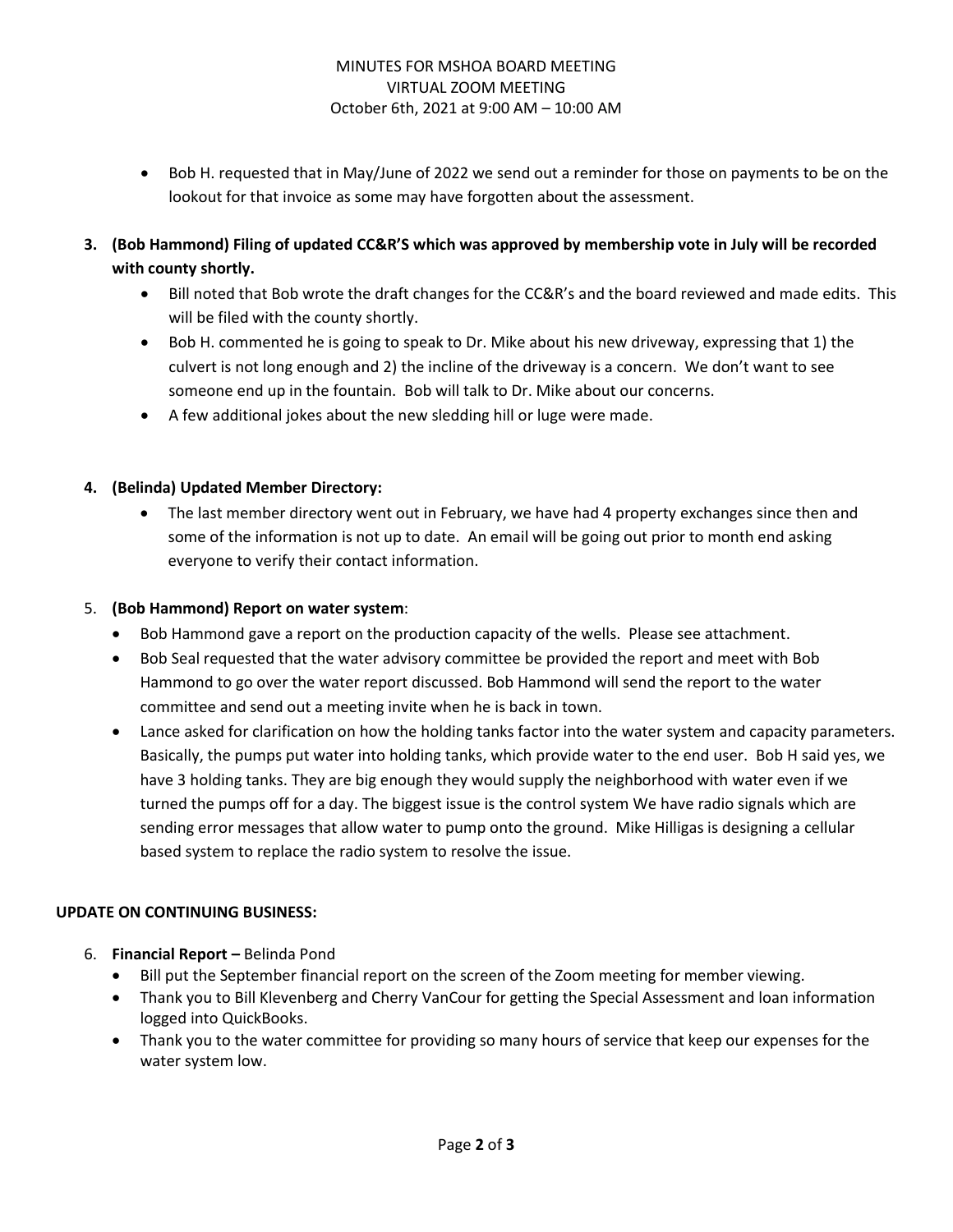### MINUTES FOR MSHOA BOARD MEETING VIRTUAL ZOOM MEETING October 6th, 2021 at 9:00 AM – 10:00 AM

### 7. **Architectural Committee Report** - Scott Anglim

• Lange's excavation work has begun for the foundation.

### **PUBLIC COMMENT**

- Bob S. asked if the CC&R changes previously mentioned are those that were voted on in July at that meeting. Bill reiterated that, yes, these are the changes that were on the ballot that went out and were voted on and passed.
- Lance asked that the board keep on its radar that construction traffic on Summerwind is still a concern and has picked up in the last month.
- In addition, Lance brought up concerns about water pressure. When his neighbors, the Schoonover's, sprinkler system turns on their water pressure goes down to nil. Bob H is taking a water pressure gauge to put on Lance's frost-free connection as a place to start monitoring what happens when the Schoonovers system turns on. Lance also noted that he would like to participate in the solution. He is not asking that someone else fix his issue.
- Lance commented that he originally chose the platform for the HOA website with intention that we would manage the content ourselves, a few years ago a previous board brought in a  $3<sup>rd</sup>$  party to manage it. Lance suggested that the board consider discontinuing using a 3<sup>rd</sup> party and we manage it ourselves. He is happy to provide training on how to do this.
- Bob H. mentioned he would like to see the website re-worked to be more directed at homeowners vs. marketing. Lance noted that last year when Alan was president, they did discuss this and he (Lance) has a mockup of the new website created.

ADJOURNMENT OF GENERAL MEETING 9:43am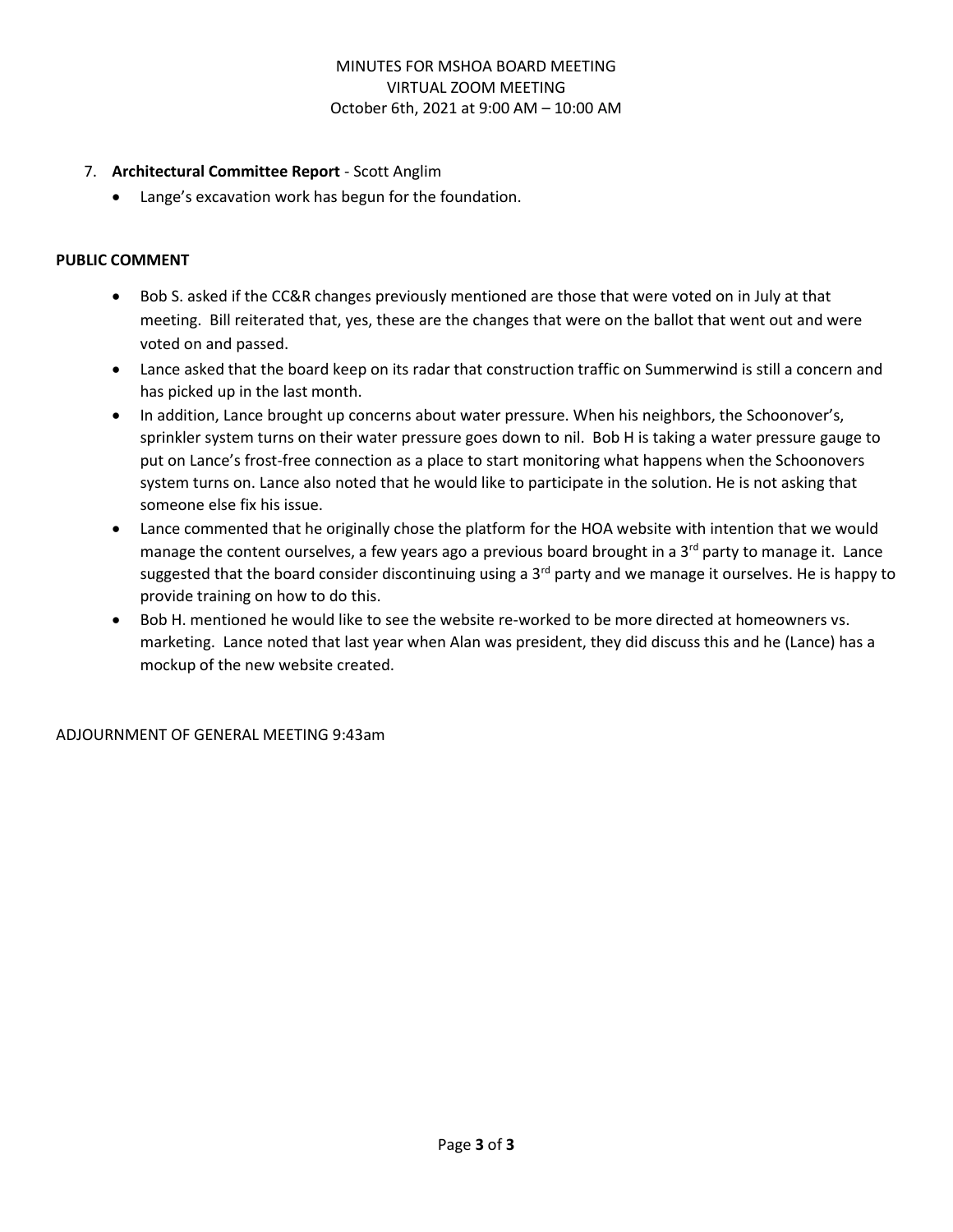Mountain Shadows water system performance versus design

There seems to be some misunderstandings concerning the output of the Mountain Shadows water wells and a "design" document

#### A few factors:

 Well #2 was drilled in 1998 and the well drillers report was recorded on Jan 27, 1999. That report, which is the official record for the well, indicates a yield of 40 gpm. Keep in mind the original yield is measured with an external pump, pumping against an open discharge pipe, in other words no back pressure agains the well pump.

The water well requirements were specified by Briggs Engineering as part of the initial opening of the Mountain Shadows Subdivision. That included two wells. Well #1 producing 30 gpm and well #2 producing 40 gpm. This requirement was met prior to the opening of Phases 1 and 2.

There is no published or documented requirement for a flow rate of 48 gpm from well #2. This conclusion is based on the following research.

There appears to be confusion or misunderstanding based on the Civil Survey Consultants report titled "Mountain Shadows Subdivision Phase III Water System" dated July 13 2005. Civil Survey Consultants were tasked with designing the distribution system for Phase 3 and also requested to consider the water requirements if Phase 4 and other future expansions were developed. Their report stated the water system installed for Phase 1 and 2 was sufficient to satisfy the requirements of 100 lots. This report listed well #2 as producing 48 gpm, which is 20% more than it was capable of when drilled in 1998. This appears to be the main point of contention and confusion.

I called Civil Survey and asked where or how the flow rate of 48 gpm was documented or developed. Based on a review of available records there was no documentation for that flow rate nor was a flow calculation done or reported as part of their report relative to the requirement for 100 lots in phase 1, 2 and 3. The representative I spoke with speculated that someone may have provided the flow rate number, perhaps the developer or someone working on the water system such as the water master. The report is not a design requirement for Phases 1, 2 and 3. Their primary focus was on what additional water service would be required for Phases 4 and beyond. The representative also stated he has never heard of a well growing in production over time and doubted the validity of the stated 48 gpm number. He speculated that if they had been tasked with a design for the well system to support phase 4, the error about well # 2 would have been caught and corrected. He further mentioned it could just be a simple error or typo. The author of the report is no longer with the company and not available to comment.

The Civil Survey Consultant representative recommended the supply levels be correlated with the DEQ planning figures to insure adequate supply.

In order to double check the requirements, using the planning figure calculations based on the DEQ design file notes called out in the 2005 Civil Survey Consultants report the required total well flow rates are shown for several situations.

For 100 lots supplied with 274 gallons per day the total yield from both wells had to be at least 37.6 gpm (or 53% of supply)

For 100 lots using the allowed 300 gallons per day the wells have to produce 43 gpm. (61% of supply)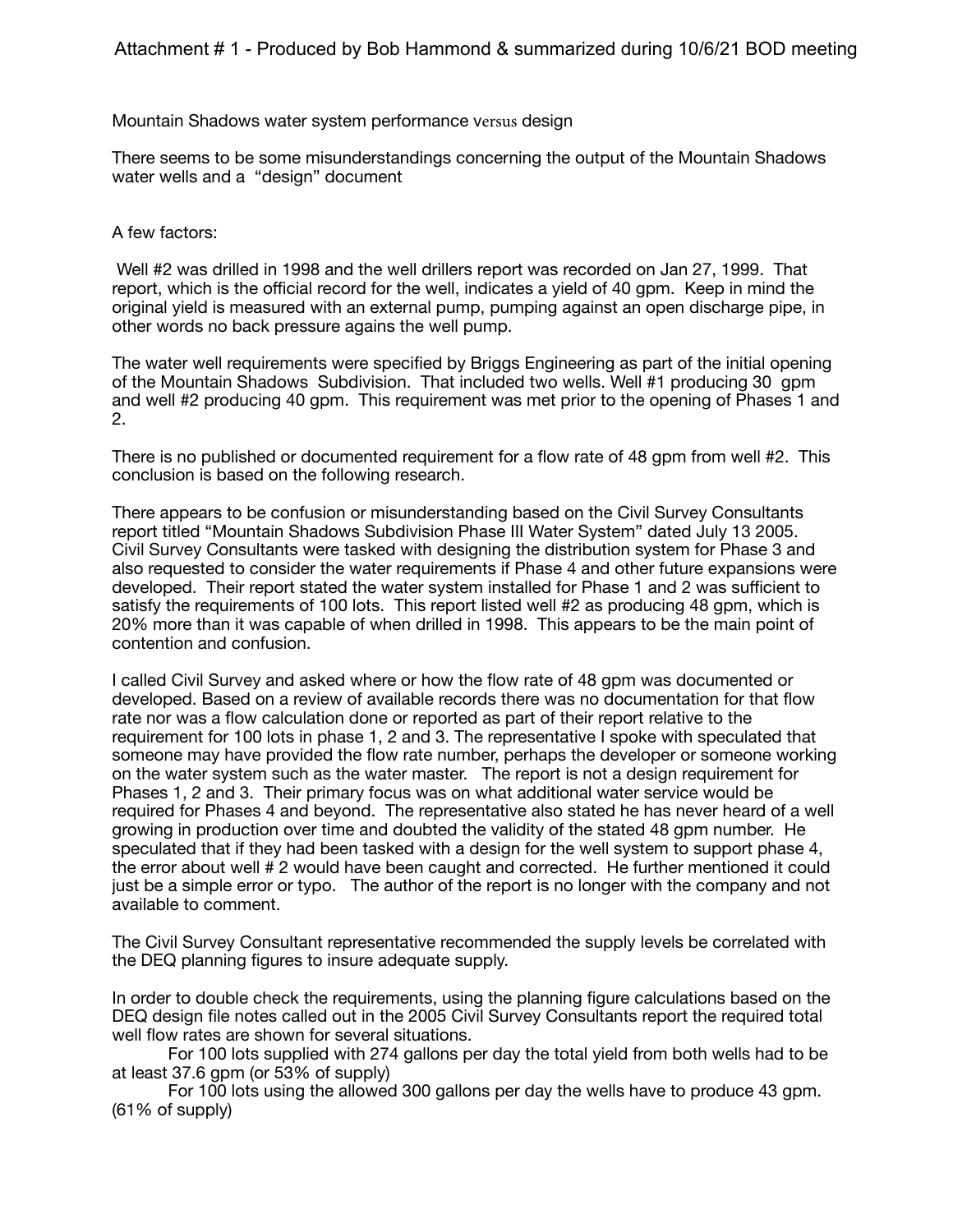For 91 lots, the current lot and customer count, at 300 gallons per day the wells must produce 39.2 gpm(56% of supply)

Actual water requirements, not using the DEQ planning escalation factors are:

For 100 lots using 274 gallons per day requires 19.2 gpm from the wells (27% of supply) For 91 lots and customers using 300 gallons per day the wells must produce 18.9 gpm. (27% of supply)

These figures appear to be in line with the data recorded by Bob Seals this summer. Flow rates based on his data show Well # 1 supplied about 28 gpm and well #2 was performing at 37 gpm. Well # 2 was throttled electronically to run at a slower speed and therefore produce a reduced flow due to what appears to be a sticking and noisy back flow valve.

The wells are both performing well within their design criteria and within reasonable tolerances based on a multitude of factors, including instrumentation error, and run time rounding.

There is no issue with the water system current operation compared to any published design criteria. It is unfortunate that the Civil Survey Consultant report was mis-leading. The fact that the question was raised was helpful in prompting the necessary research to better understand the system operation.

There is NO way to unconditionally state the water system will not fail due to a catastrophic failure, long term drought condition, massive earthquake changing the aquifer, or other act of God.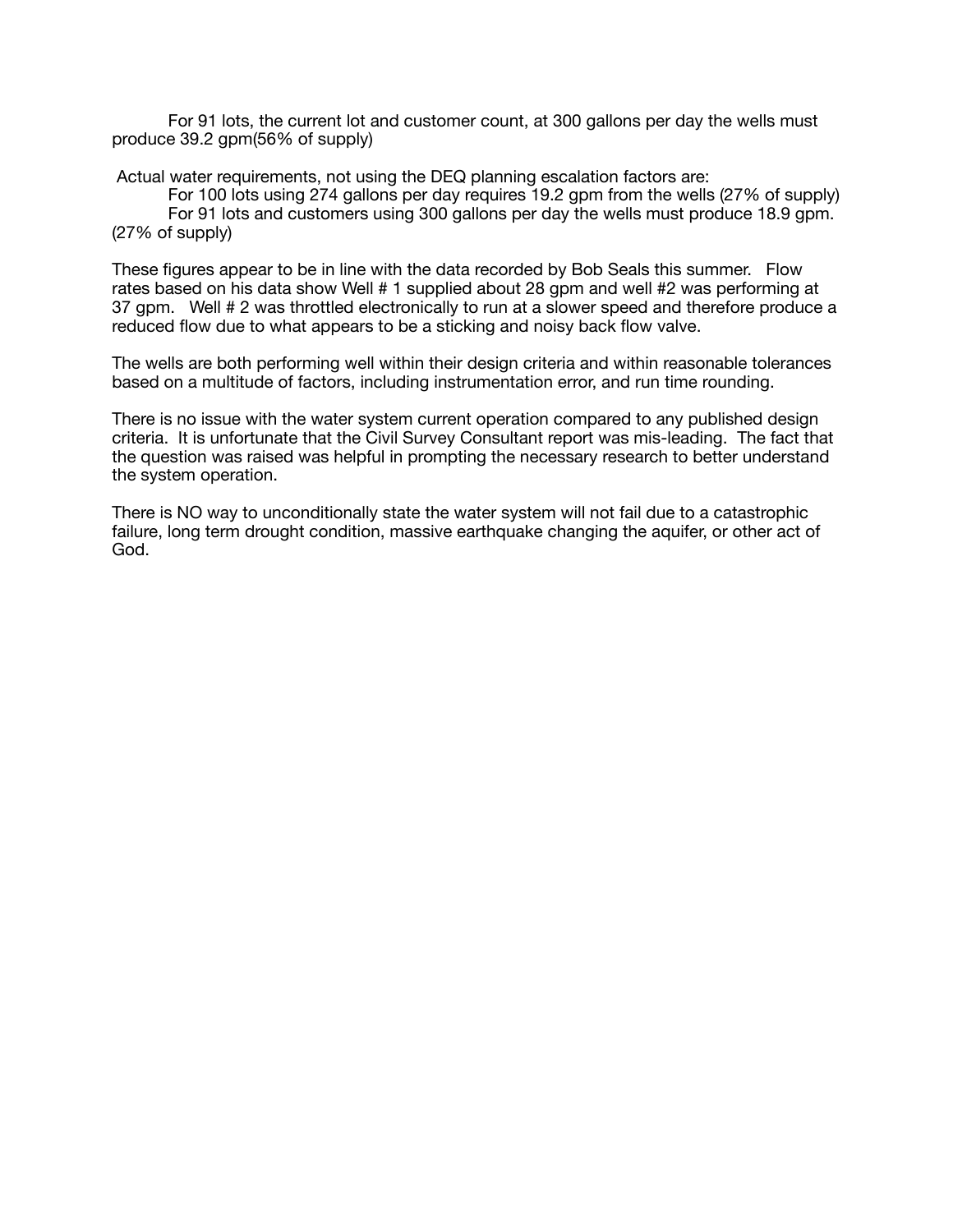# Robert C. Seal's Statement Regarding Allegations Made by Mr. Scott Anglim

On September 12, 2021, I accessed the "MINUTES FOR MSHOA BOARD MEETING VIRTUAL ZOOM MEETING September 1, 2021 at 9:00 AM - 9:45 AM" on the MSHOA website to review them since I was not able to attend the meeting.

I was astounded to learn that after the meeting had concluded Scott Anglim issued a letter titled, "Confrontations by members" that included false and slanderous statements about me. Mr. Anglim's letter was attached to the meeting minutes and therefore has become a public record. The purpose of this note is to provide information for the public (legal) record ad "additions/corrections to the minutes" that refutes the false allegations made by Mr. Anglim about me.

First, in paragraph 4 of Mr. Anglim's letter he stated, "I was recently informed by Bob Seal that the group of individuals Scott Brown & Cindy Thompson represent "personally hate" individual board members, and the BOD as a whole. I can only conclude that these members are identified in Cindy's "Important HOA Letter Signature Page addendum #1 with more signatures forthcoming" email to the BOD, dated 27 JUL 2021."

No homeowner has informed me that they "personally hate" any member of the MSHOA BOD and I have never transmitted such claim to Mr. Anglim. I am aware that some homeowners, including myself, are not pleased with the MSHOA BOD's handling of the special assessment, but that displeasure does not translate to "hate" and does not represent a physical threat to any member of the MSHOA BOD.

Second, in paragraph 5 of Mr. Anglim's letter he stated, "Bob Seal personally threatened me, to my face – I have a witness that was with me when it occurred."

After reading the allegation that I personally threatened Mr. Anglim I sent him an email with this request, "Please tell me what I said that made you feel threatened by me and what action did I threaten." Mr. Anglim's response the same day was, "You crossed a line, inexcusable. You figure it out, you know exactly what you said to me." I did not threaten Mr. Anglim with any physical harm during our conversation. I honestly don't believe I have threatened anyone with physical harm since a man almost ran over my young grandson and me in a crosswalk many years ago.

The nature of the alleged "treat" remains undisclosed and the witness unnamed. The letter indicates that the event occurred at my home, and I also have a witness to the meeting. Glenna Seal observed the entire meeting and will testify in court if necessary that she heard both Mr. Anglim and I raising our voices during the conversation, and that she did not hear either of us threaten the other.

I swear that the information I have provided is true and accurate to the best of my knowledge, information, and belief.

LAC. De

Robert C. Seal October 4, 2021